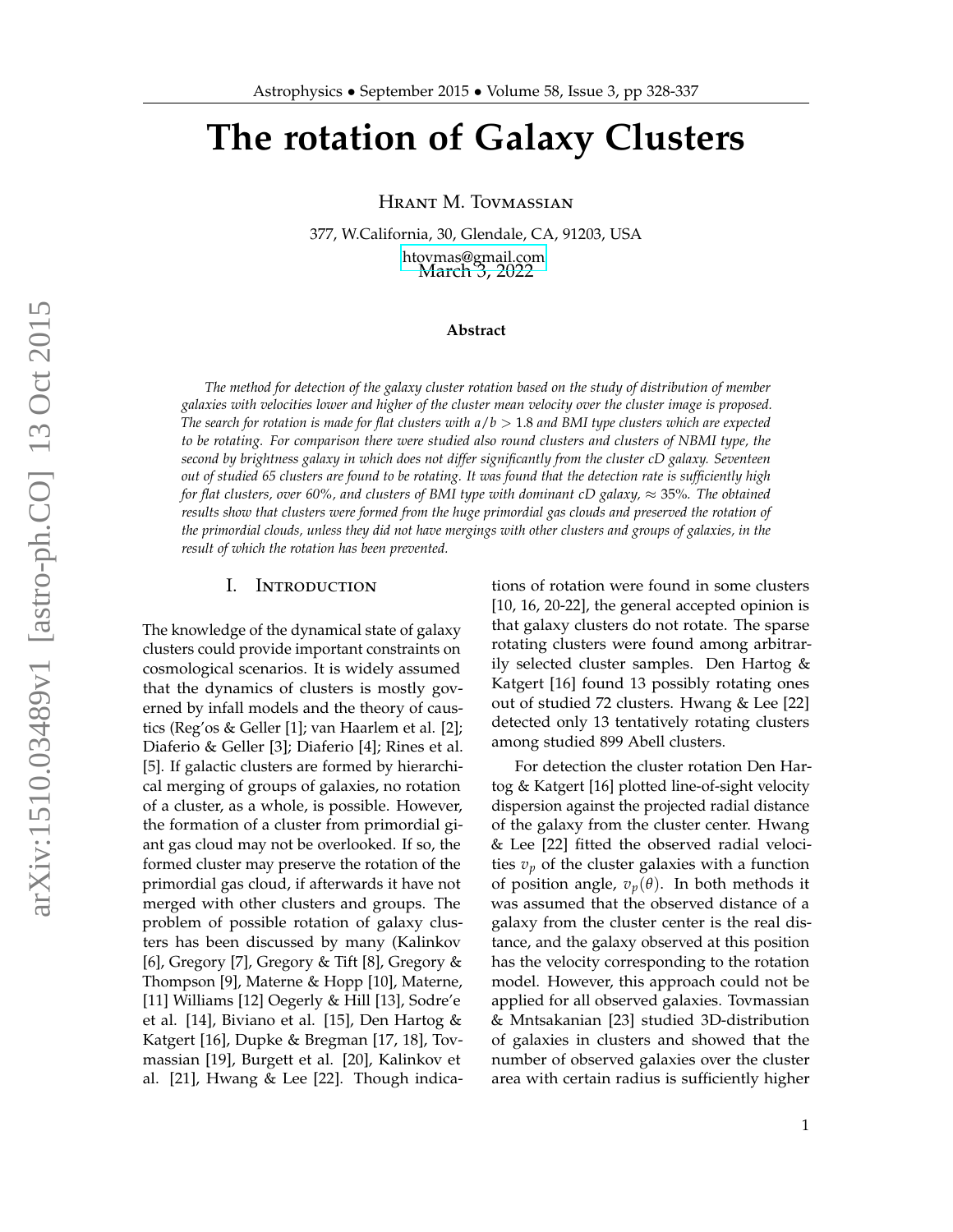of the number of galaxies within the sphere of the same radius. For example, the number of galaxies observed over the small central area of the cluster with radius about five times smaller of the cluster Abell radius, is by  $4 \div 5$  times higher of the number of galaxies within the corresponding sphere. Most of the observed galaxies here are projected galaxies from the outer spherical shells of the cluster. Some of them could be located at the cluster border, and their rotational velocities would be significantly different from the assumed velocities. Also, it was shown [23] that on average about 25% of galaxies observed over the cluster are projected galaxies of the cluster environment that have the same velocities, as the cluster proper members. They will introduce additional errors in the analysis. It follows that the possible rotation of the cluster could hardly be revealed by the study of the correlation between the radial velocity dispersion and the projected galaxy position in the cluster.

I propose a simple method for detecting the cluster rotation, that does not depend on the projected position of galaxies in relation to the rotation axes. First, in order to minimize the influence of projected environmental galaxies on the results, it is desirable to study the possibly small central area of the cluster. I limited the radius of the studied area so in order to have not less than about 20 galaxies there. Then, I counted galaxies with velocities lower, *V<sup>l</sup>* , and higher, *V<sup>h</sup>* , of the mean velocity *V* <sup>∗</sup> of galaxies in the studied area. If a cluster is experiencing merging, the numbers  $n_l$  and  $n_h$  of galaxies with velocities lower and higher of the mean velocity *V* <sup>∗</sup> will sufficiently differ from each other. I assume that a cluster is in the state of merging, if numbers  $n_l$  and  $n_h$  differ from each other by more than 1.2 times. If a cluster is in dynamical equilibrium, the numbers of galaxies with velocities lower and higher of the cluster mean velocity will be approximately the same (the ratio of their numbers will be smaller than 1.2), at any half of the cluster image. In a rotating cluster the assumed rotation axes will pass through or be located close to the adopted cluster center. The numbers of

galaxies at two sides of the rotation axes will be about the same (the ratio of numbers <1.2), but galaxies at one side of the rotation axis will have velocities higher of the mean velocity of galaxies in the studied area, and galaxies at the other side will have velocities lower of the mean velocity. However, due to interactions between close neighbors, especially in the central dense regions, there could be member galaxies with not rotational velocities. As a result, the regularities that are characteristic for a rotating cluster would be somewhat deteriorated. Environmental galaxies projected over the cluster and interlopers will mask more the effect of rotation. Anyhow, in a rotating cluster the majority of galaxies at one side of the rotation axes will move in direction opposite to the direction of movement of the majority of galaxies at the other side. We assume that the cluster is rotating, if the portion of galaxies that rotate in the cluster, constitute more than 60% of all galaxies at each side of the rotation axes. Hence, by analyzing the distribution of galaxies with velocities lower and higher of the cluster mean velocity it will be possible to detect rotating clusters.

In this paper I checked the proposed method for detection of the cluster rotation by using four samples of galaxies. The first sample consists of highly flattened ACO [24] clusters from Strubble and Ftaclas [25] with  $f = a/b$  exceeding 1.8. Here *a* and *b* are respectively the cluster large and small axis. The high flatness could be evidence of merging of two clusters. Clusters of high flatness could also be rotating. For comparison I used the sample of round clusters with  $f < 1.2$  [25]. The probability of detection of rotation of such clusters is apparently smaller than in flat ones.

I used also the samples of BMI and non-BMI clusters introduced by Tovmassian & Andernach [26], who compared the Abell number count *N<sup>A</sup>* of clusters hosted the cD galaxy (type I clusters according to Bautz & Morgan [27]), their velocity dispersion  $\sigma_v$ , the peculiar velocity of the cD galaxy and the cluster X-ray brightness with absolute *Ks*−*total* magnitude of the cD galaxy, and divided the clusters into two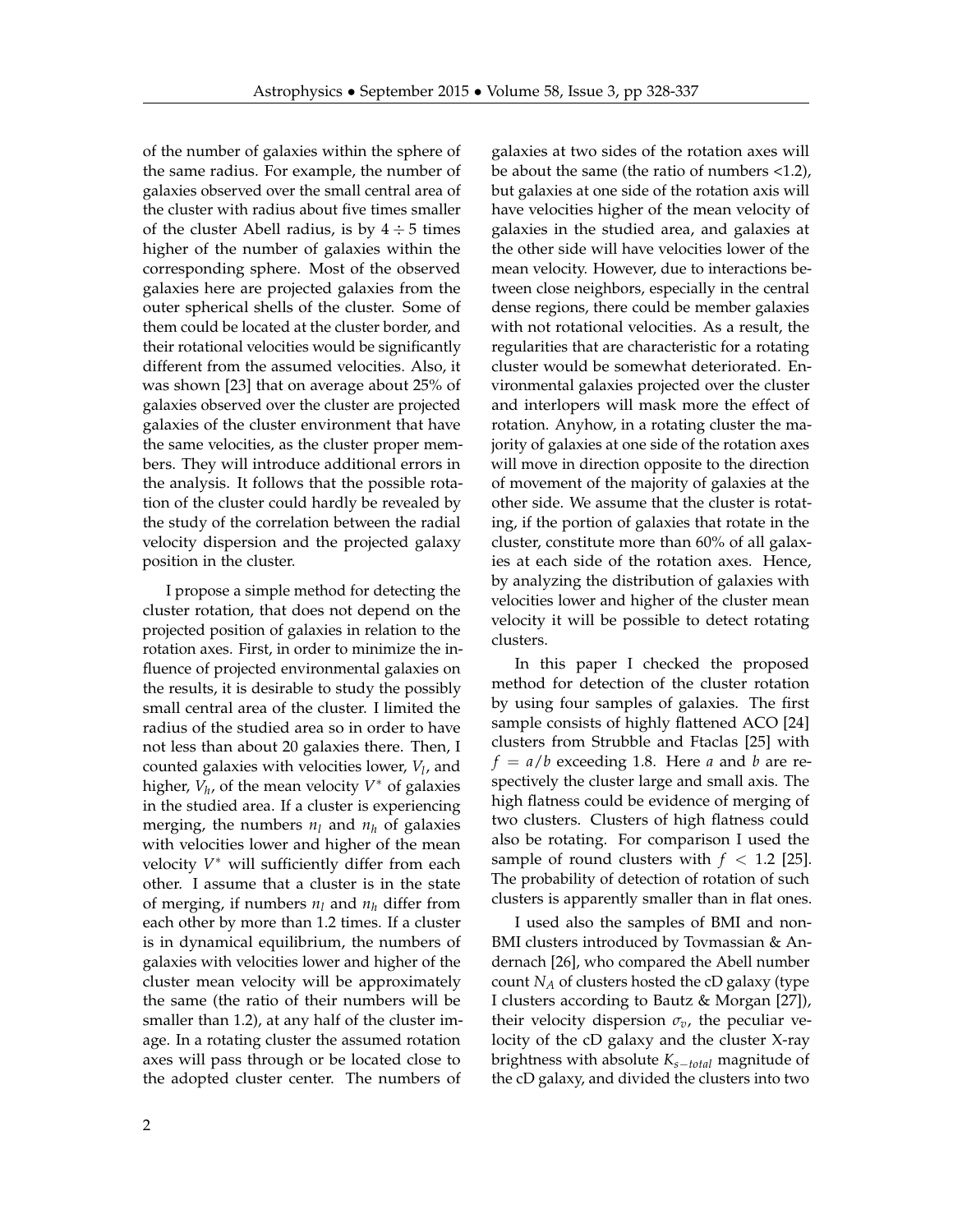types. The clusters, the *Ks*−*total* 2MASS magnitude of the cD galaxy of which is by more than 1<sup>m</sup> brighter than that of the second by brightness galaxy in the cluster, were classified as BMI. The clusters the *Ks*−*total* magnitude of the second by brightness galaxy of which is fainter than the cD galaxy by less than 0.7*m*, were classified as non-BMI (NBMI) type. Tovmassian & Andernach [26] suggested that clusters of BMI and NBMI types have different evolution histories. Clusters of BMI type evolved preferentially without merging with other clusters. Meanwhile, clusters of NBMI type experienced mergers in history. Therefore, one could expect that rotating clusters could be found among BMI clusters, whereas hardly NBMI clusters will be rotating.

# II. Analysis and Results

# I. Data

For our study we used redshifts of cluster members from SDSS-DR9 [28] that provides uniform coverage of radial velocities of member galaxies in the whole target area. Positions of clusters and their redshifts are taken from NED. The galaxies with radial velocities within  $\pm 1500$ km s−<sup>1</sup> from the cluster mean velocity were selected as cluster members. In order to minimize the influence of projected environmental galaxies, I collected data for possibly smaller central area of the cluster. Depending on the richness of the cluster the counts were made within area with radii from 0.25 to 0.75 Abell radius,  $R_A^1$  $R_A^1$  of the cluster. For reliability of the obtaining results, the size of the studied area was chosen so, to have in it at least 20 galaxies with known redshifts. The compiled lists of the flat and round clusters contain 18 and 13 clusters respectively. The lists of BMI and NBMI clusters consist of 20 and 16 clusters respectively. The cluster, A1663 is included in two samples: of the round clusters and of the BMI type clusters. The cluster A2147, is also included in two sample: of the flat and BMI samples. Hence, the total number of studies clusters is 65.

## II. Merging clusters

In some clusters of all four studied samples the ratio  $n_l/n_h$  of numbers of galaxies with velocities lower and higher of the mean velocity of galaxies in the studied area exceeds 1.2 or is smaller than 0.8. We assume that these clusters are in the state of merging. The results of counts in merging clusters of all four samples are presented in Table 1. In the 1-st column of Table 1 the designation of the cluster is presented. In the 2-d column the size of the studied area as part of the Abell radius  $R_A$  is shown. The numbers  $n_l$  and  $n_h$  are presented in columns 3 and 4 respectively. In the last column the ratio of the numbers *nl*/*n<sup>h</sup>* is given.

# III. Not rotating clusters

In some other clusters of all four samples the ratio of the numbers of galaxies moving towards the observer and in opposite direction is within  $0.8 \div 1.20$ . These clusters are not experiencing merging with other clusters. In all of them it was not possible to determine a dividing line that could be a rotating axes. Hence, these clusters are not rotating. Their list is presented in Table 2 analogues to Table 1.

## IV. Rotating clusters

In the rest of the studied clusters of all four samples the ratios of the numbers of galaxies moving towards the observer and in opposite direction are, as in previous group of galaxies, within  $0.8 \div 1.2$ . For these clusters the possible rotation axis are determined. The number of galaxies at two sides of the assumed rotation axes in the studied area of each cluster is about the same, the difference being less than 20%. The majority of galaxies at one side of these clusters move in one direction, and the majority of galaxies at the other side - in opposite direction, that evidences on the cluster

<span id="page-2-0"></span> ${}^{1}R_{A}$ =1.7/*z* arcmin (29)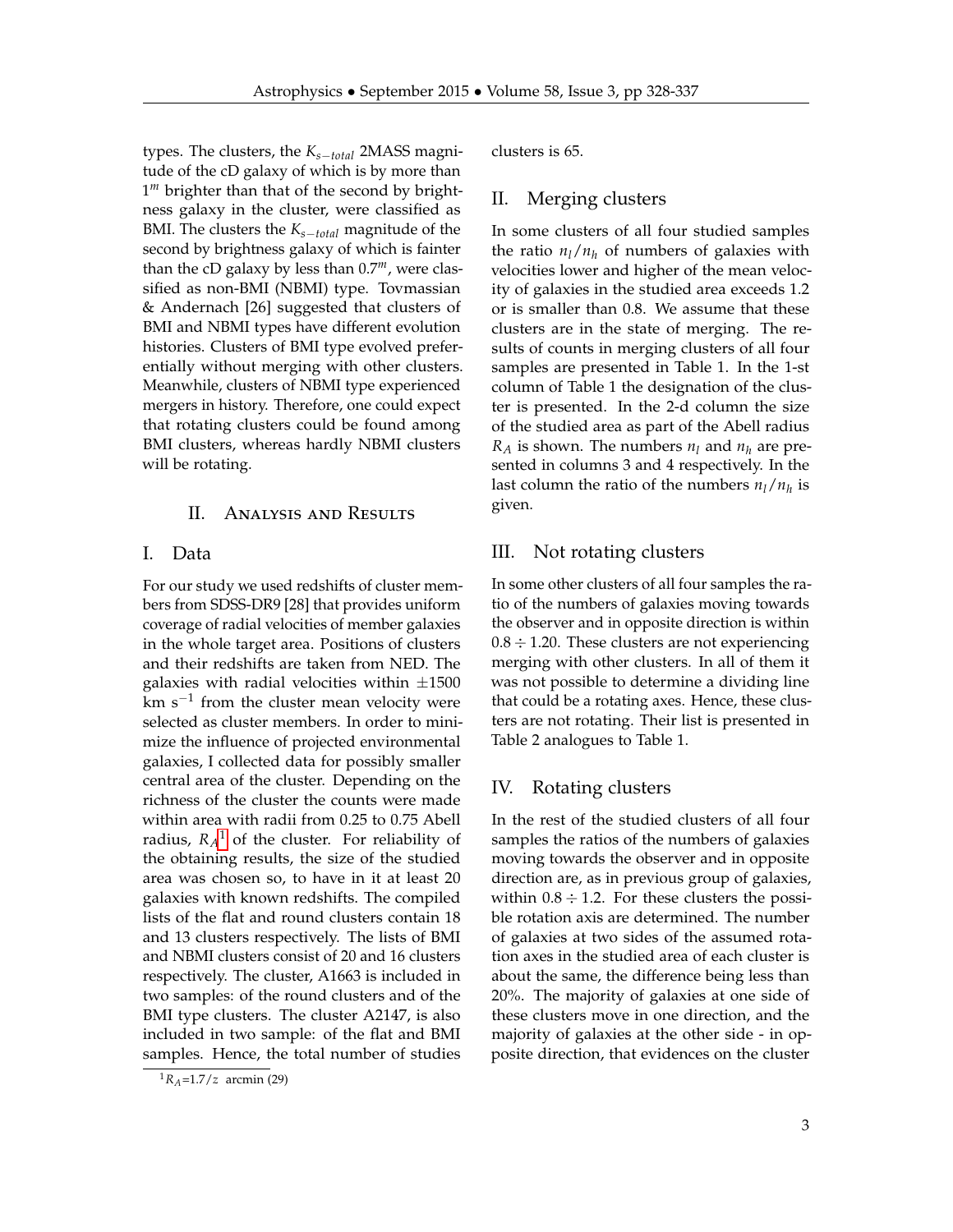rotation. The numbers of galaxies with rotational movement in these clusters is by  $1.5 \div 3.3$ (with median 2.2) times higher of the number of other galaxies observed in the cluster area. Therefore, we conclude that these clusters are rotating. The examples of maps of rotating clusters are presented in Figures 1 and 2 (flat clusters), Figure 3 (round cluster), and Figures 4 and 5 (clusters of BMI type). The results of counts on rotating clusters are presented in Table 3. In consecutive columns of Table 3 the following data is presented: column 1 - the Abell designation of the cluster; column 2 - the designation of the half of the cluster area for which the information is presented (W-West, E-East, NE-North-East, etc.); columns 3 and 4 the number of galaxies with velocities respectively lower and higher of the mean velocity of galaxies in the studied area of the cluster. At the upper an lower lanes for each cluster the numbers of galaxies at corresponding areas are presented.

## III. CONCLUSIONS

A simple method for detection of rotating clusters is proposed. The essence of the method is the counts of galaxies with velocities lower and higher of the cluster mean velocity at different halves of the cluster. The method does not depend on the distance of member galaxies along the line of sight within the cluster, that affects other methods for search for cluster rotation. The applied simple method allowed to detect 17 rotating clusters among studied 65, i.e. more than the quarter of studied clusters are rotating. Note, that the rotation may not be detected for clusters the rotation axes of which is oriented close to the line of sight. The rate of rotating clusters detection is much higher than in other attempts to find rotation (e.g. [16-18; 20-22]).

The detection rate is incomparably high for flat clusters with  $f = a/b > 1.8$ , which were assumed to be rotating. In seven out of 18 flat clusters the numbers of galaxies moving in opposite directions significantly differ from each other. Most probably they are two clusters in the state of merging. Out of the rest 11 really flat clusters, seven clusters, i.e. about 64%, are rotating. Meanwhile, only two rotating clusters,  $\approx 15%$ , are found among 13 round clusters. The rate of rotating cluster is also very high among clusters of BMI type, the cD galaxy in which is brighter than the second by brightness galaxy by more than 1 magnitude. These clusters preferentially did not have merging in their life, as it was suggested by Tovmassian & Andernach [26]. Seven out of the studied 20 BMI clusters, i.e. 35%, are found to be rotating. And only one rotating cluster, i.e.  $\approx$  6%, was found among 16 NBMI clusters, which most probably have experienced mergings in the past [26]. The single rotating NBMI cluster is A2147, which is also included in the sample of flat clusters. The high percentage of rotating clusters among clusters of BMI type proves that they are indeed systems that have not experienced mergings and preserved the rotation of primordial gas clouds from which they were formed.

The found high rate of rotating clusters support the opinion that clusters were originally formed in the rotating primordial gas cloud. Then most of them became reacher in the result of hierarchical assembly of other groups and clusters of galaxies and, as a result, lost the rotation.

## IV. Acknowledgements

This research has made use of the NASA/IPAC Extragalactic Database (NED) which is operated by the Jet Propulsion Laboratory, California Institute of Technology, under contract with the National Aeronautics and Space Administration.

## **REFERENCES**

1. Reg'os, E., & Geller, M. J. 1991, ApJ, 377, 14. 2. van Haarlem, M. et al. 1993, MNRAS, 264, 71. 3. Diaferio, A. & Geller, M. J. 1997, ApJ, 481, 633.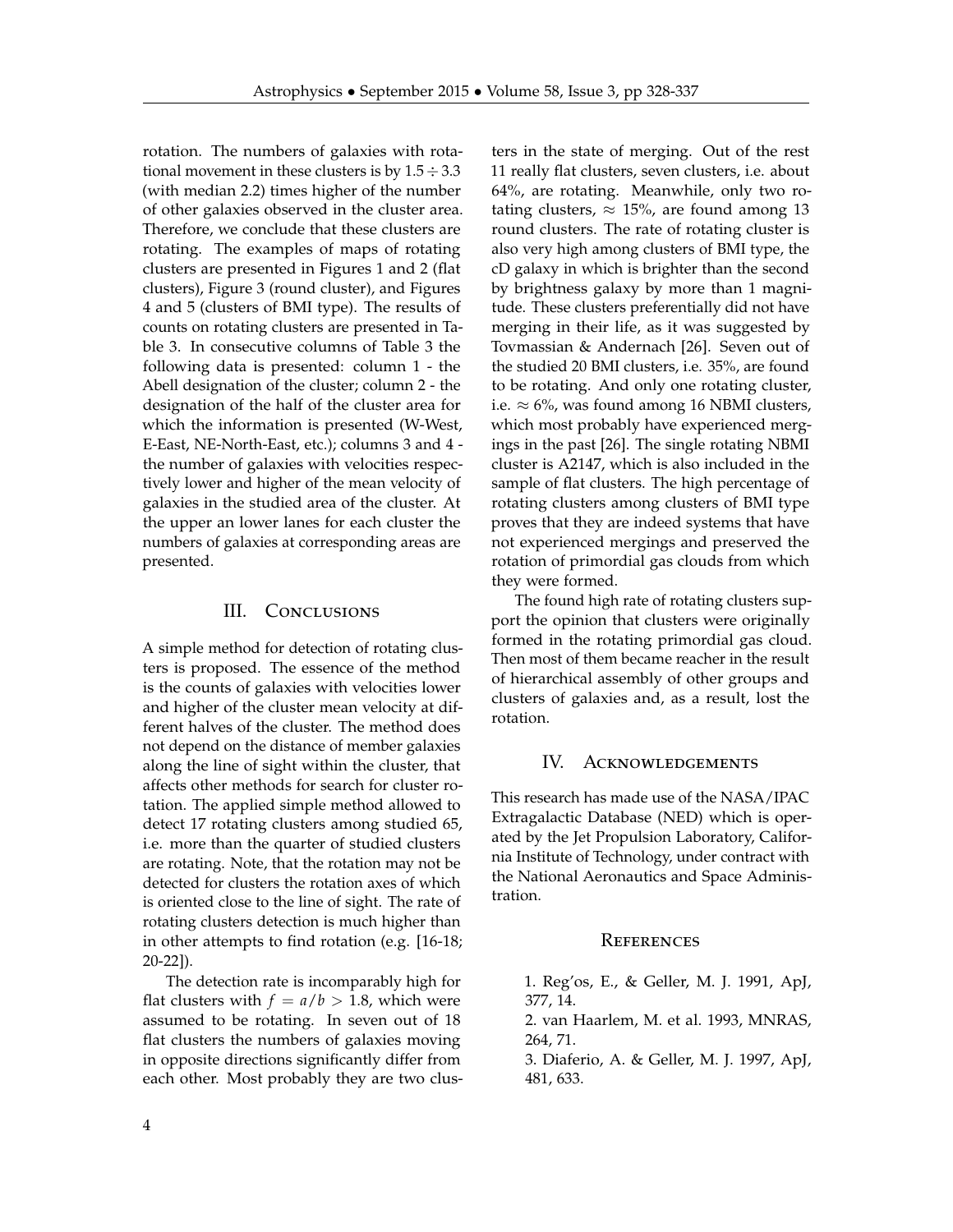4. Diaferio, A. 1999, MNRAS, 309, 610. 5. Rines, K. et al. 2003, AJ, 126. 2152. 6. Kalinkov, M. 1968, DoBAN, 21, 621. 7. Gregory, S. A. 1975, ApJ, 199, 1. 8. Gregory, S. A. & Tifft, W. G. 1976, ApJ, 205, 716. 9. Gregory, S. A. & Thompson, L. A. 1977,. ApJ, 213, 345. 10. Materne, J., & Hopp, U. 1983, A&A, 124, L13. 11. Materne, J. 1984, Messenger, 37, 19. 12. Williams, B. A. 1986, ApJ, 311, 25. 13. Oegerle, W. R., & Hill, J. M. 1992, AJ, 104, 2078. 14. Sodr'e, L., Capelato, V. H., Steiner, J.E., Proust, D., & Mazure, A. 1992, MNRAS, 259, 233. 15. Biviano, A., Durret, F., Gerbal, D., Le Fe'vre, O., Lobo, C., Mazure, A., & Slezak, E. 1996, A&A, 311, 95. 16. Den Hartog, R., & Katgert, P. 1996, MNRAS, 279, 349. 17. Dupke, R. A., & Bregman, J. N. 2001, ApJ, 562, 266. 18. Dupke, R. A., & Bregman, J. N. 2005, ApJS, 161, 224. 19. Tovmassian, H. M. 2002, [astro](http://arxiv.org/abs/astro-ph/0212110)[ph/0212110.](http://arxiv.org/abs/astro-ph/0212110) 20. Burgett, W. S., Vick, M. M. Davis, D. S. et al. 2004, MNRAS, 352, 605. 21. Kalinkov, M., Valchanov, T., Valtchanov, I., & Kuneva, I. 2005, MNRAS, 359, 1491. 22. Hwang, H. S, & Lee, M. G. 2007, ApJ, 662, 236. 23. Tovmassian, H. M., & Mnatsakanian, M. A. 2015, (in preparation). 24. Abell G. O., Corwin H. G., Jr., Olowin R. P., 1989, ApJS, 70, 138. 25. Strubble, M. F., & Ftaclas, C. 1994, AJ, 108, 1. 26. Tovmassian, H. M., & Andernach, H. 2012, MNRAS, 427, 2047. 27. Bautz L., Morgan W. W., 1970, ApJ, 162, L149. 28. Ahn, C. P., et al. 2012, ApJS, 203, 21' 29. Andernach, H., Waldthausen, H., & Wielebinski, R. 1980, A&AS, 41, 339.

**Table 1:** *Numbers of galaxies with velocities lower, n<sup>l</sup> , and higher, n<sup>h</sup> , of the mean velocity V* ∗ *of galaxies in the studied area of the cluster, and their ratio in merging clusters.*

| Abell             | $r/R_A$ | n <sub>1</sub> | nħ | $n_l/n_h$ |  |
|-------------------|---------|----------------|----|-----------|--|
| Flat              |         |                |    |           |  |
| A1187             | 0.50    | 18             | 32 | 0.56      |  |
| A1205             | 0.50    | 27             | 16 | 1.69      |  |
| A1257             | 0.75    | 26             | 16 | 1.62      |  |
| A1371             | 0.50    | 17             | 22 | 0.77      |  |
| A1496             | 0.75    | 14             | 20 | 0.70      |  |
| A2033             | 0.50    | 19             | 25 | 0.76      |  |
| A2175             | 0.60    | 15             | 22 | 0.68      |  |
| Round             |         |                |    |           |  |
| A757              | 0.50    | 14             | 18 | 0.78      |  |
| A1781             | 0.60    | 12             | 18 | 0.66      |  |
| A1890             | 0.40    | 18             | 24 | 0.75      |  |
| A2152             | 0.30    | 12             | 22 | 0.54      |  |
| A2244             | 0.50    | 20             | 16 | 1.25      |  |
| <b>BMI</b>        |         |                |    |           |  |
| A655              | 0.75    | 14             | 19 | 0.74      |  |
| A1516             | 0.75    | 21             | 29 | 0.72      |  |
| A1809             | 0.75    | 15             | 21 | 0.71      |  |
| A1864             | 0.75    | 23             | 16 | 1.44      |  |
| A2067             | 0.75    | 15             | 27 | 0.66      |  |
| A2124             | 0.50    | 19             | 27 | 0.70      |  |
| <b>NBMI</b>       |         |                |    |           |  |
| $\overline{A119}$ | 0.75    | 33             | 26 | 1.27      |  |
| A1691             | 0.50    | 19             | 26 | 0.73      |  |
| A1991             | 0.40    | 15             | 28 | 0.62      |  |
| A2079             | 0.50    | 15             | 21 | 0.71      |  |
|                   |         |                |    |           |  |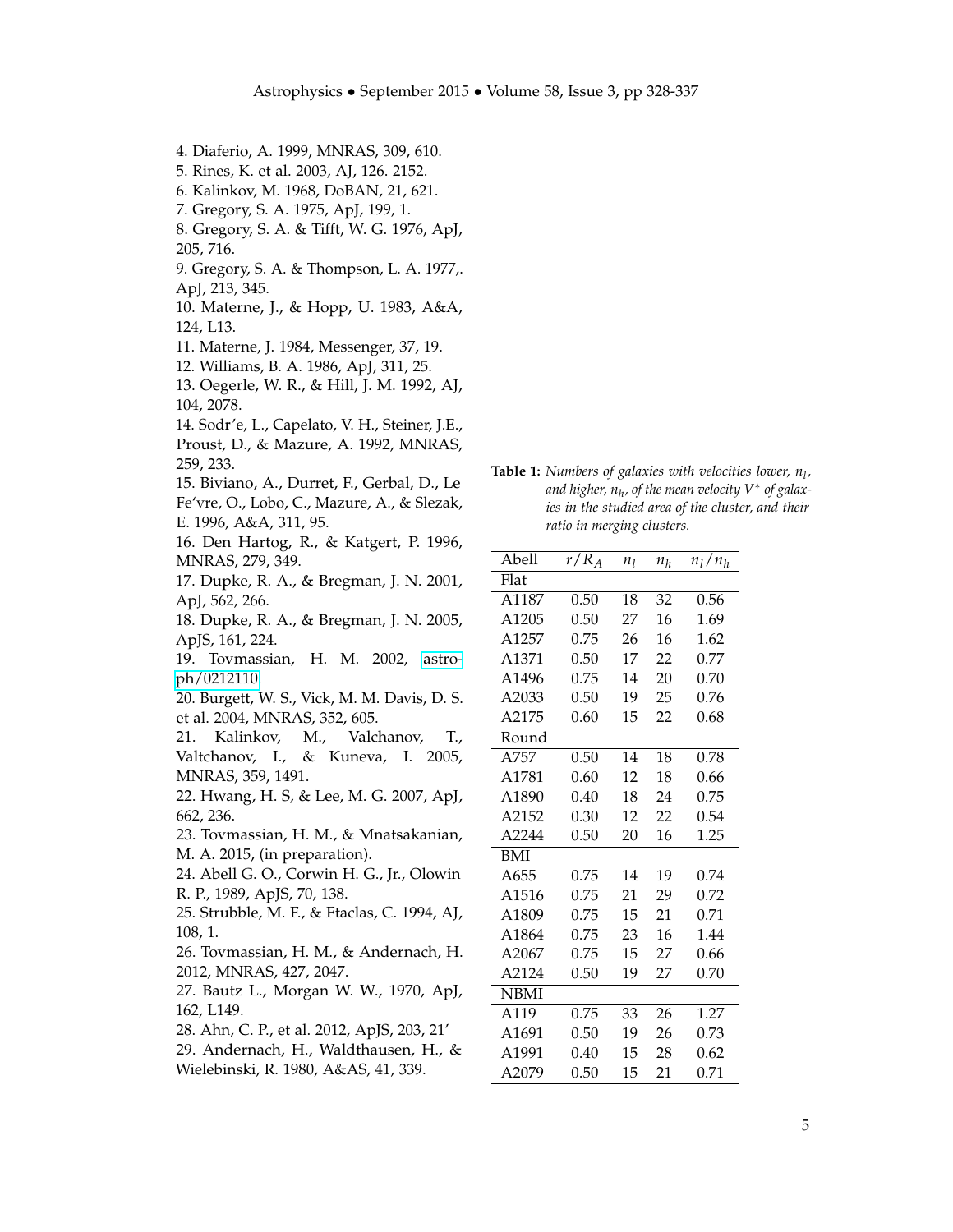| Abell       | $r/R_A$ | $n_l$ | $n_h$ | $n_l/n_h$ |  |
|-------------|---------|-------|-------|-----------|--|
| Flat        |         |       |       |           |  |
| A295        | 0.40    | 28    | 24    | 1.17      |  |
| A1235       | 0.50    | 14    | 17    | 0.82      |  |
| A1346       | 0.75    | 20    | 24    | 0.83      |  |
| A1541       | 0.50    | 24    | 21    | 1.14      |  |
| Round       |         |       |       |           |  |
| A744        | 0.75    | 13    | 16    | 0.81      |  |
| 1663        | 0.50    | 21    | 23    | 0.91      |  |
| A1750       | 0.50    | 16    | 16    | 1.00      |  |
| A1927       | 0.75    | 12    | 12    | 1.00      |  |
| A2149       | 0.75    | 19    | 18    | 1.06      |  |
| A2026       | 0.75    | 19    | 18    | 1.06      |  |
| <b>BMI</b>  |         |       |       |           |  |
| A208        | 0.75    | 22    | 18    | 1.22      |  |
| A279        | 0.50    | 33    | 34    | 0.97      |  |
| A1302       | 0.75    | 16    | 16    | 1.00      |  |
| A1663       | 0.50    | 21    | 23    | 0.91      |  |
| A1925       | 0.75    | 15    | 16    | 0.94      |  |
| A2029       | 0.50    | 27    | 28    | 0.96      |  |
| A2244       | 0.75    | 29    | 29    | 1.00      |  |
| <b>NBMI</b> |         |       |       |           |  |
| A279        | 0.50    | 33    | 34    | 0.97      |  |
| A754        | 0.75    | 18    | 15    | 0.12      |  |
| 1149        | 0.75    | 17    | 18    | 0.94      |  |
| A1650       | 0.75    | 27    | 25    | 1.08      |  |
| A1668       | 0.75    | 15    | 16    | 0.94      |  |
| A1800       | 0.75    | 25    | 26    | 0.96      |  |
| A2051       | 0.75    | 13    | 16    | 0.81      |  |
| A2063       | 0.25    | 24    | 23    | 1.04      |  |
| A2089       | 0.75    | 30    | 25    | 1.20      |  |
| A2428       | 0.75    | 16    | 19    | 0.84      |  |
| A2670       | 0.50    | 25    | 30    | 0.83      |  |

**Table 2:** *Numbers of galaxies with velocities lower, n<sup>l</sup> , and higher, n<sup>h</sup> , of the mean velocity V* ∗ *of galaxies in the studied area of the cluster, and their ratio in not rotating clusters.*

| Abell       | $r/R_A$ | Area                   | $n_l$ | $n_h$          |
|-------------|---------|------------------------|-------|----------------|
| Flat        |         |                        |       |                |
| A1035       | 0.50    | $\overline{\text{NW}}$ | 10    | 16             |
|             |         | SW                     | 18    | 10             |
| A1225       | 0.75    | N                      | 12    | 4              |
|             |         | S                      | 4     | 13             |
| A1362       | 0.75    | E                      | 4     | 9              |
|             |         | W                      | 8     | 4              |
| A2069       | 0.75    | NW                     | 11    | 6              |
|             |         | SE                     | 6     | 12             |
| A2110       | 0.75    | NE                     | 4     | 7              |
|             |         | SW                     | 8     | $\overline{4}$ |
| A2147       | 0.25    | <b>NW</b>              | 9     | 19             |
|             |         | <b>SE</b>              | 15    | 12             |
| A2175       | 0.6     | NW                     | 11    | 7              |
|             |         | <b>SE</b>              | 4     | 15             |
| A2197       | 0.25    | NE                     | 5     | 11             |
|             |         | SW                     | 10    | 6              |
| Round       |         |                        |       |                |
| A858        | 0.75    | SЕ                     | 10    | 4              |
|             |         | NW                     | 3     | 10             |
| A1238       | 0.50    | N                      | 15    | 5              |
|             |         | W                      | 6     | 14             |
| <b>BMI</b>  |         |                        |       |                |
| A85         | 0.30    | $\overline{\text{NW}}$ | 14    | 6              |
|             |         | SЕ                     | 7     | 13             |
| A152        | 0.60    | SЕ                     | 13    | 8              |
|             |         | NW                     | 7     | 15             |
| A690        | 0.75    | Е                      | 8     | 11             |
|             |         | W                      | 13    | 6              |
| A1651       | 0.50    | N                      | 9     | 14             |
|             |         | S                      | 16    | 8              |
| A1738       | 0.75    | NΕ                     | 5     | 12             |
|             |         | SW                     | 10    | 6              |
| A1795       | 0.40    | N                      | 15    | 5              |
|             |         | S                      | 7     | 13             |
| A1890       | 0.50    | NΕ                     | 6     | 16             |
|             |         | SW                     | 14    | 6              |
| <b>NBMI</b> |         |                        |       |                |
| A2147       | 0.25    | NW                     | 9     | 20             |
|             |         | SЕ                     | 15    | 11             |

**Table 3:** *Rotating clusters.*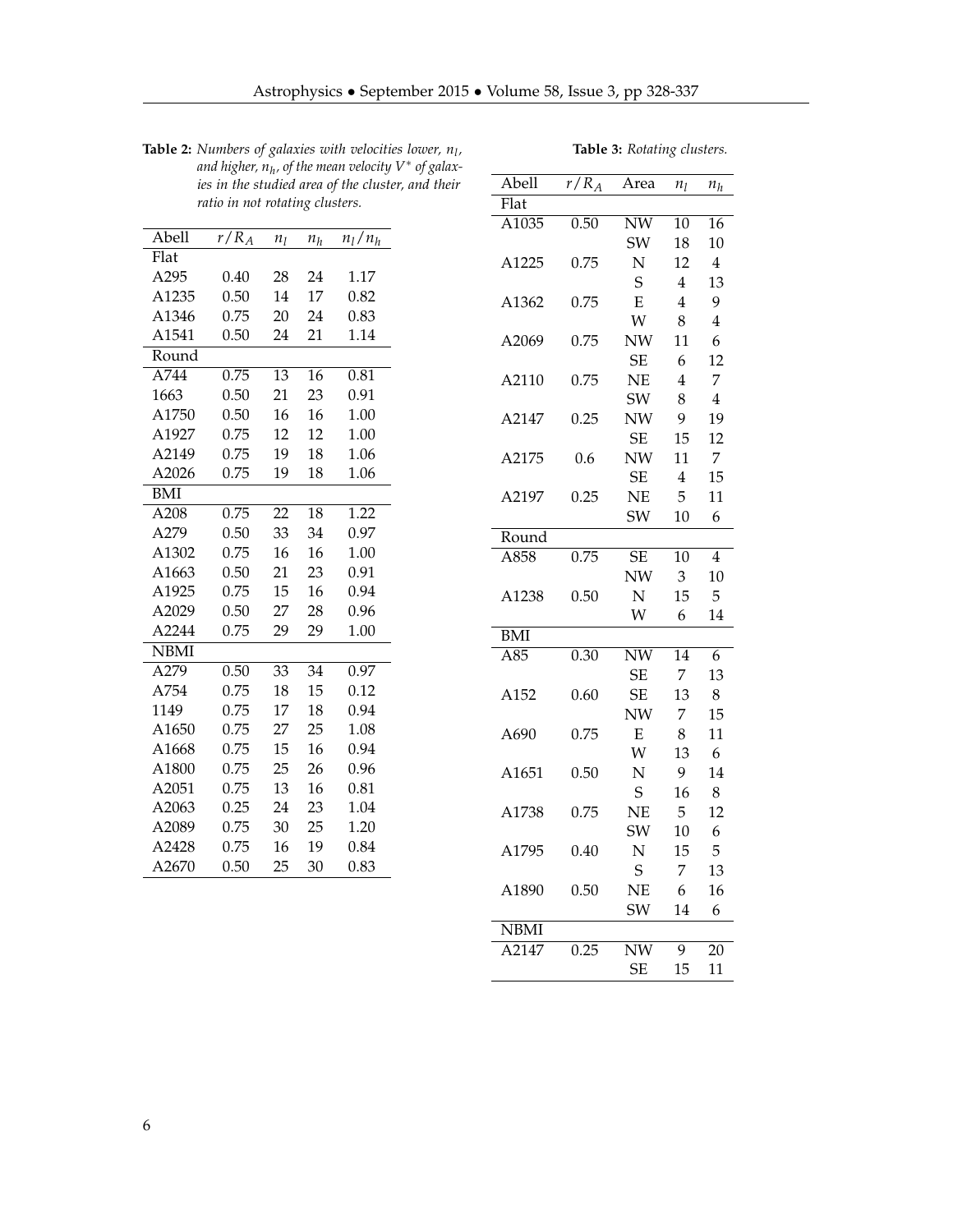

**Figure 1:** *The map of the central region (*0.5*RA) of the rotating cluster A1035. Filled circles are galaxies with velocities lower than the mean velocity of galaxies in the studied central area of the cluster. Open circles are galaxies with velocities higher than the mean velocity. Cross is the cluster center according to NED. Dash-dotted line is the assumed rotation axes. The same marking is used for other maps.*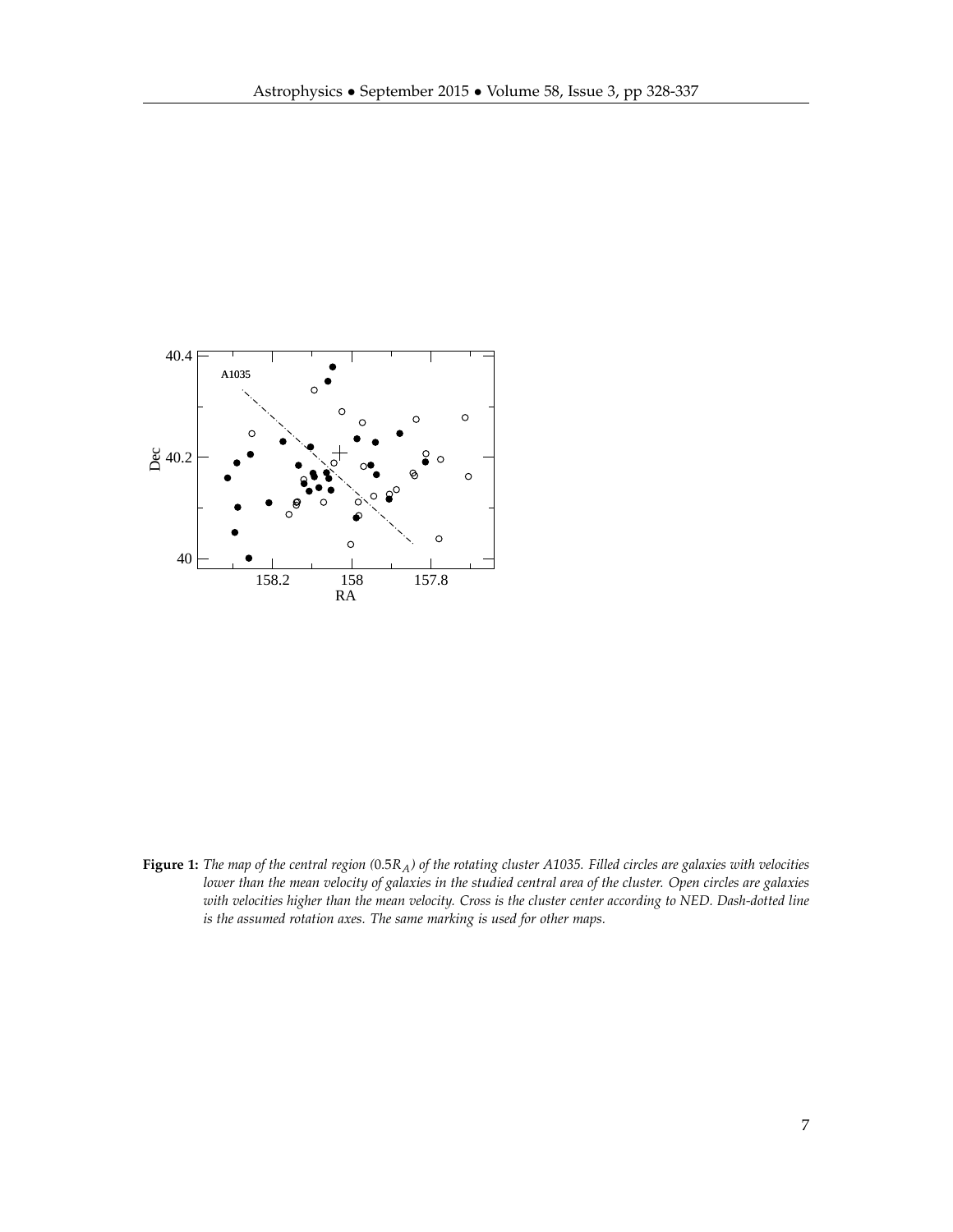

**Figure 2:** *The map of the central region (*0.75*RA) of the rotating cluster A1225.*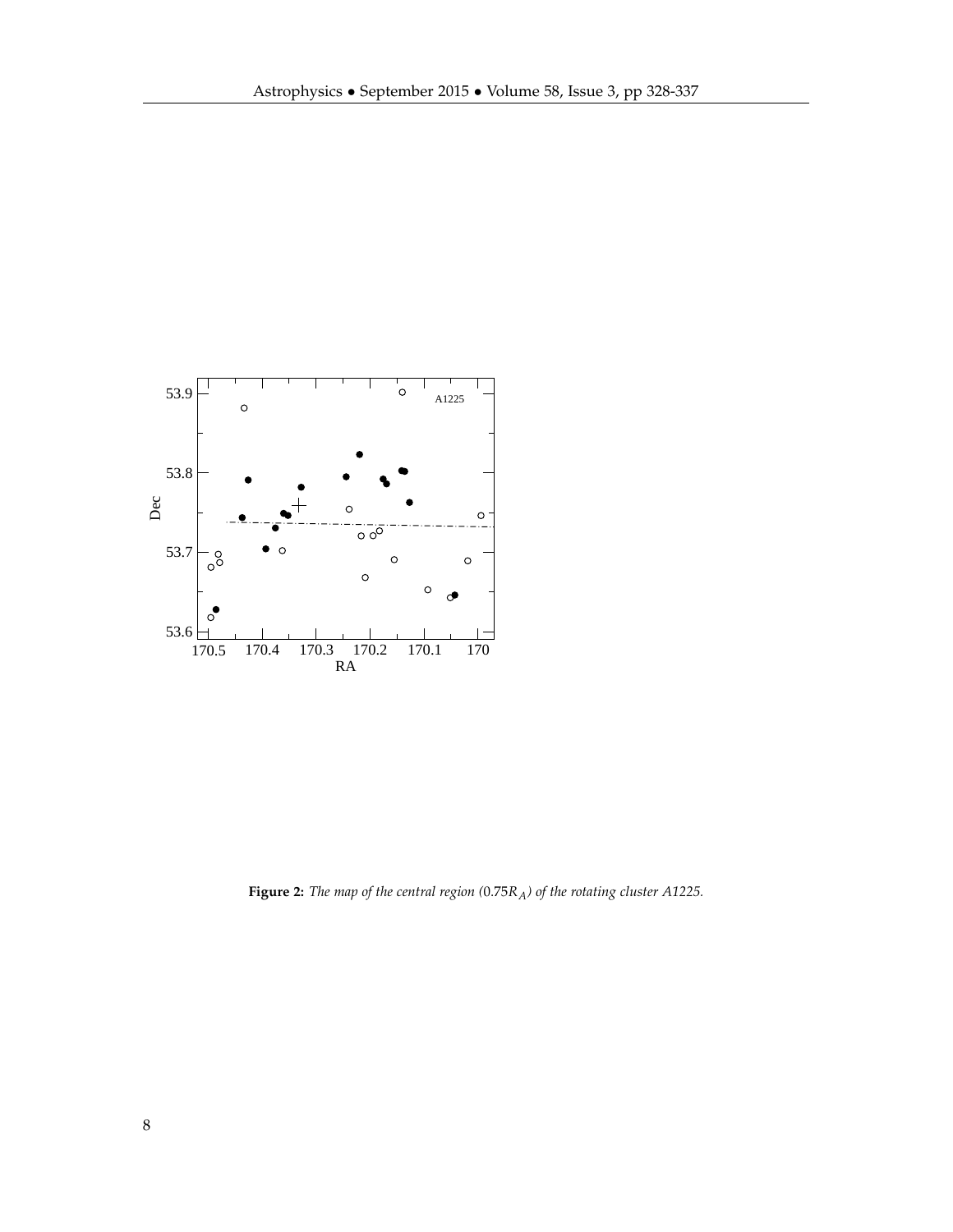

**Figure 3:** *The map of the central region (*0.75*RA) of the rotating cluster A1362.*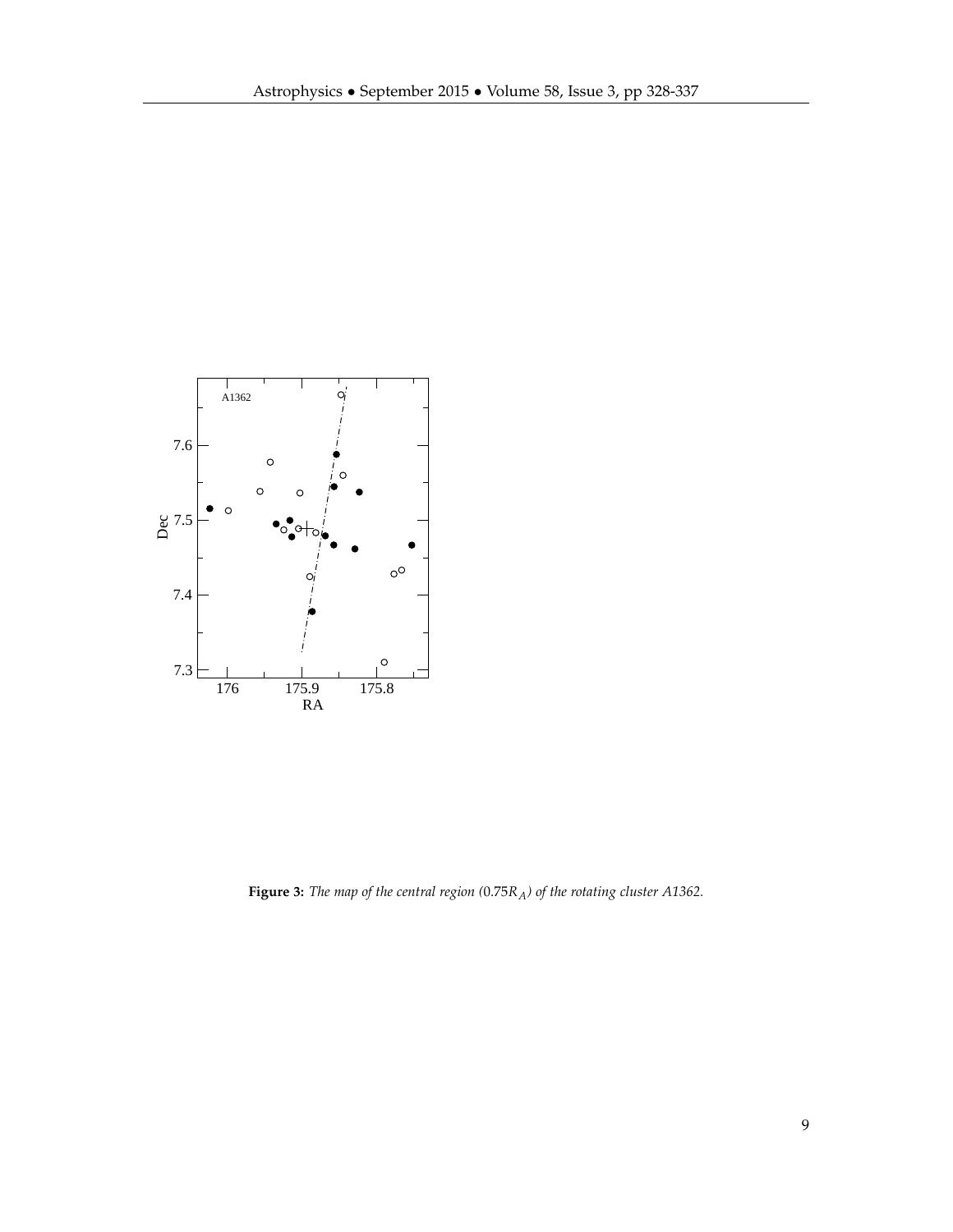

**Figure 4:** *The map of the central region (*0.75*RA) of the rotating cluster A2069.*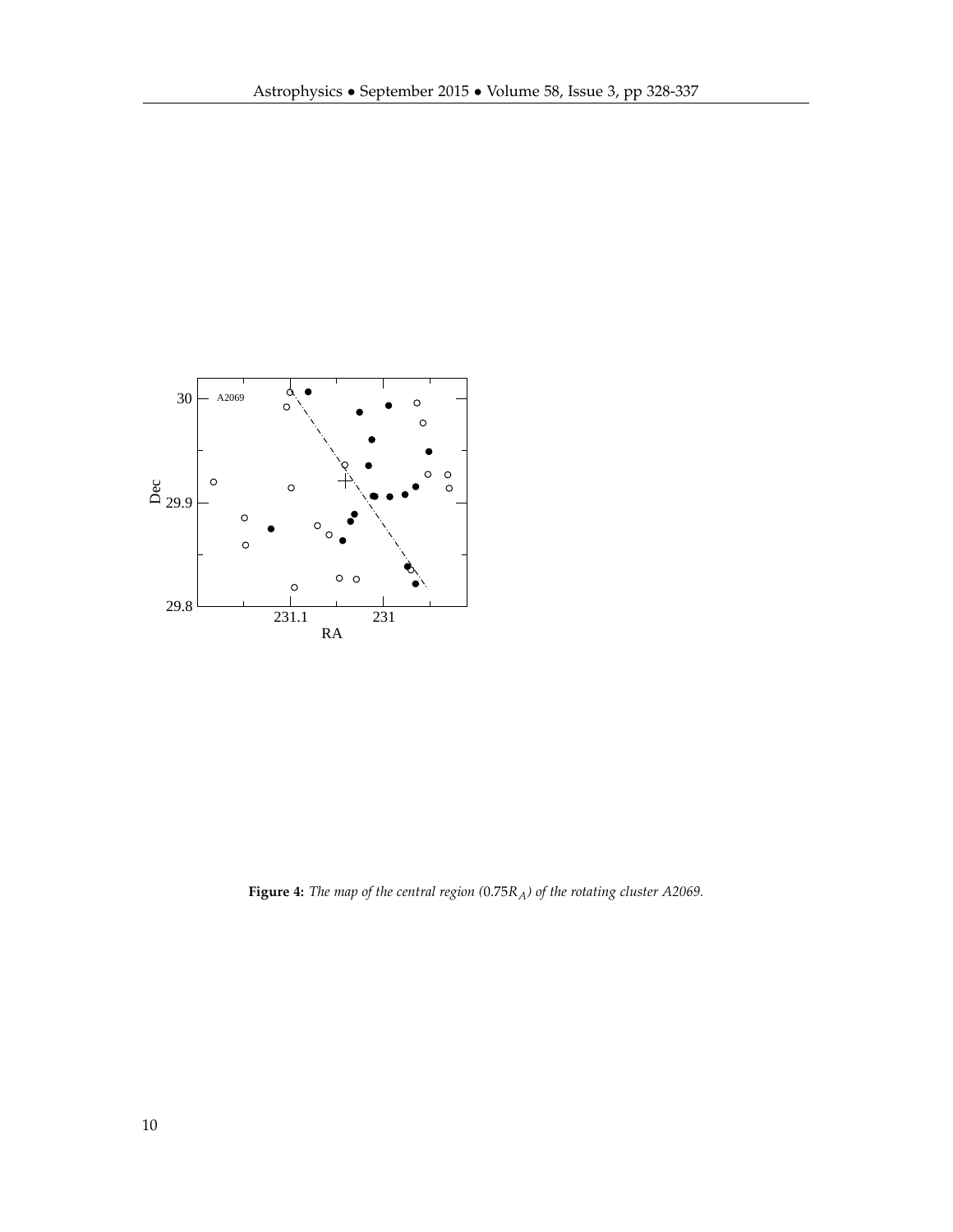

**Figure 5:** *The map of the central region (*0.75*RA) of the rotating cluster A2110.*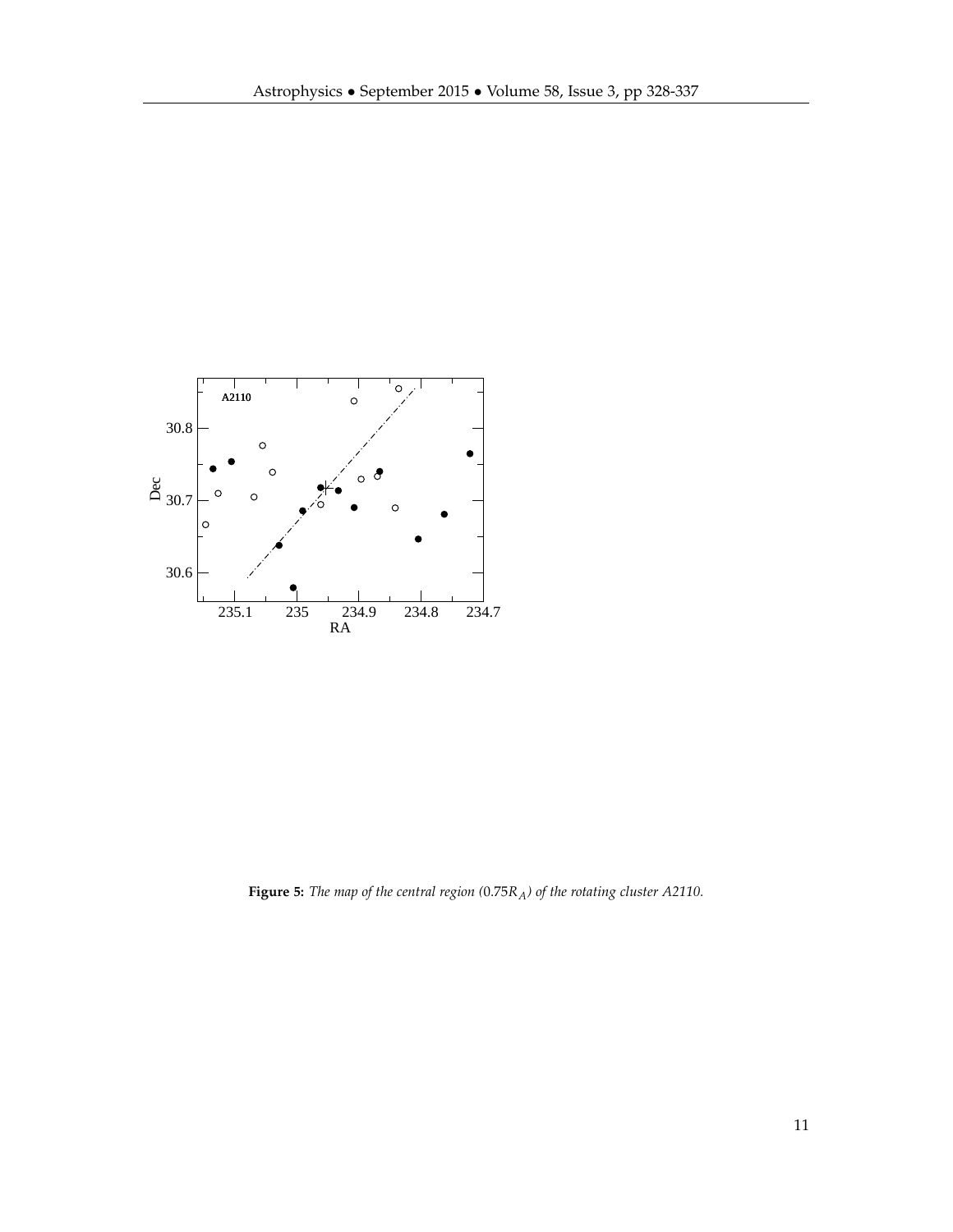

**Figure 6:** *The map of the central region (*0.25*RA) of the rotating cluster A2147.*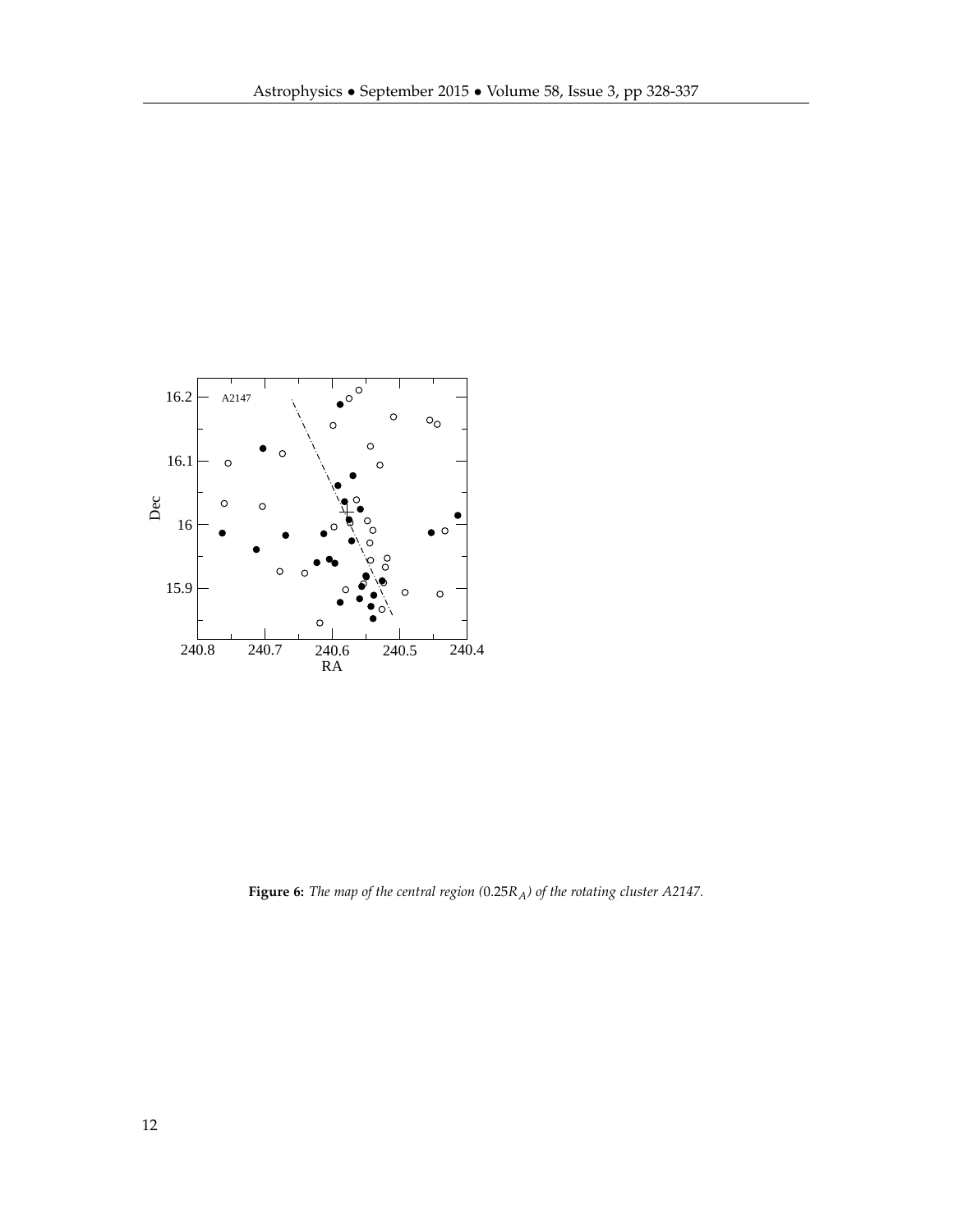

**Figure 7:** *The map of the central region (*0.6*RA) of the rotating cluster A2175.*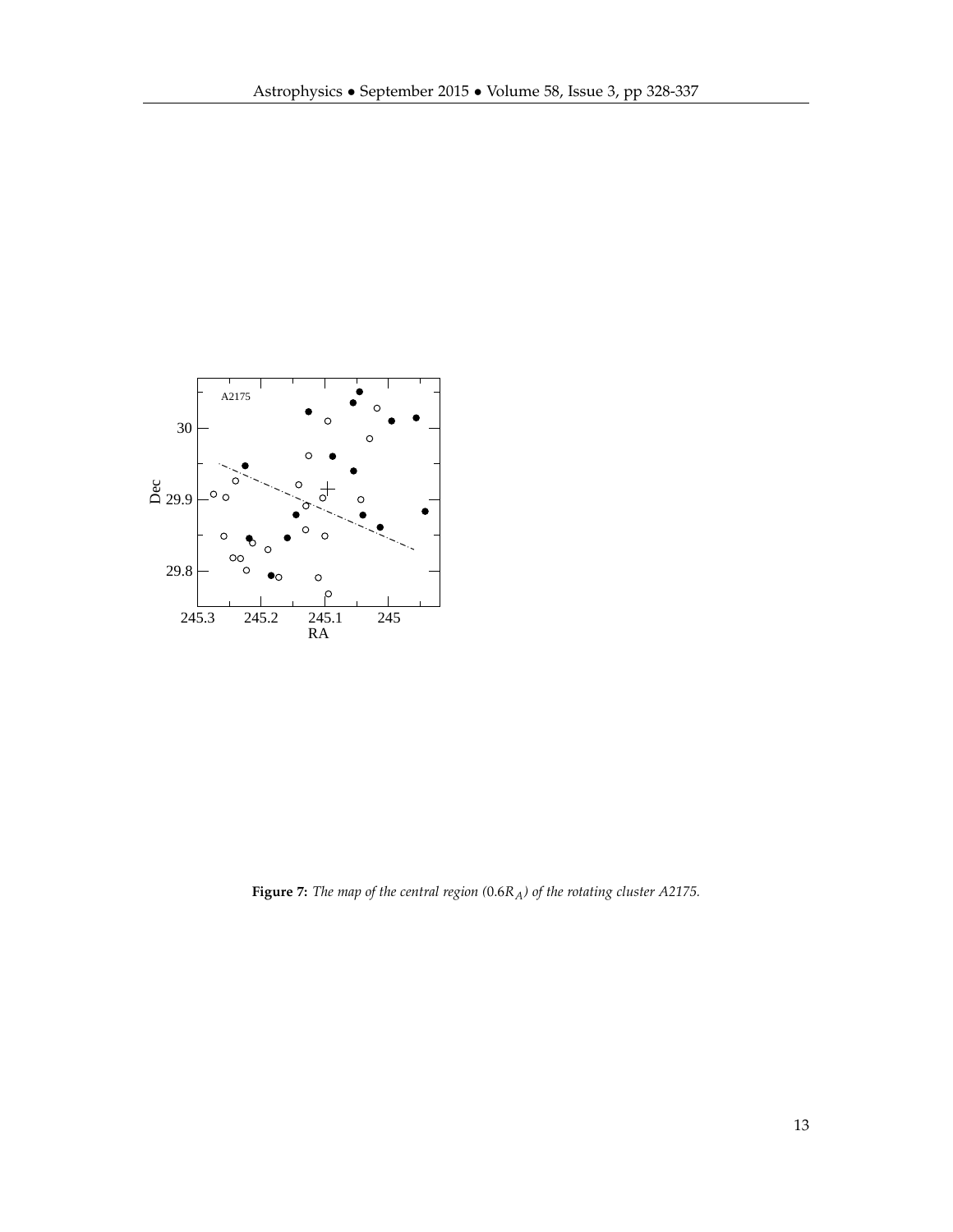

**Figure 8:** *The map of the central region (*0.25*RA) of the rotating cluster A2197.*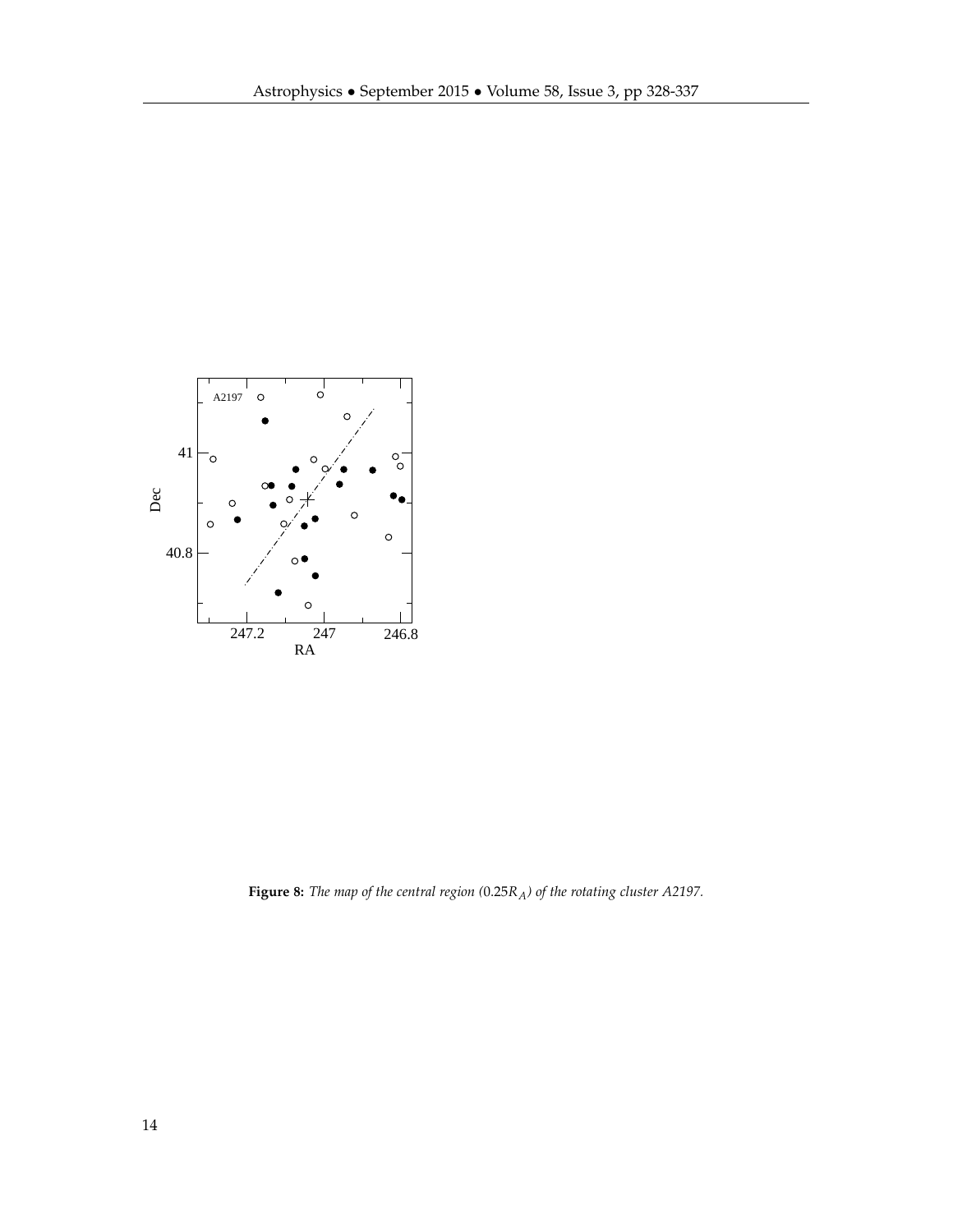

**Figure 9:** *The map of central region (*0.75*RA) of the cluster A858.*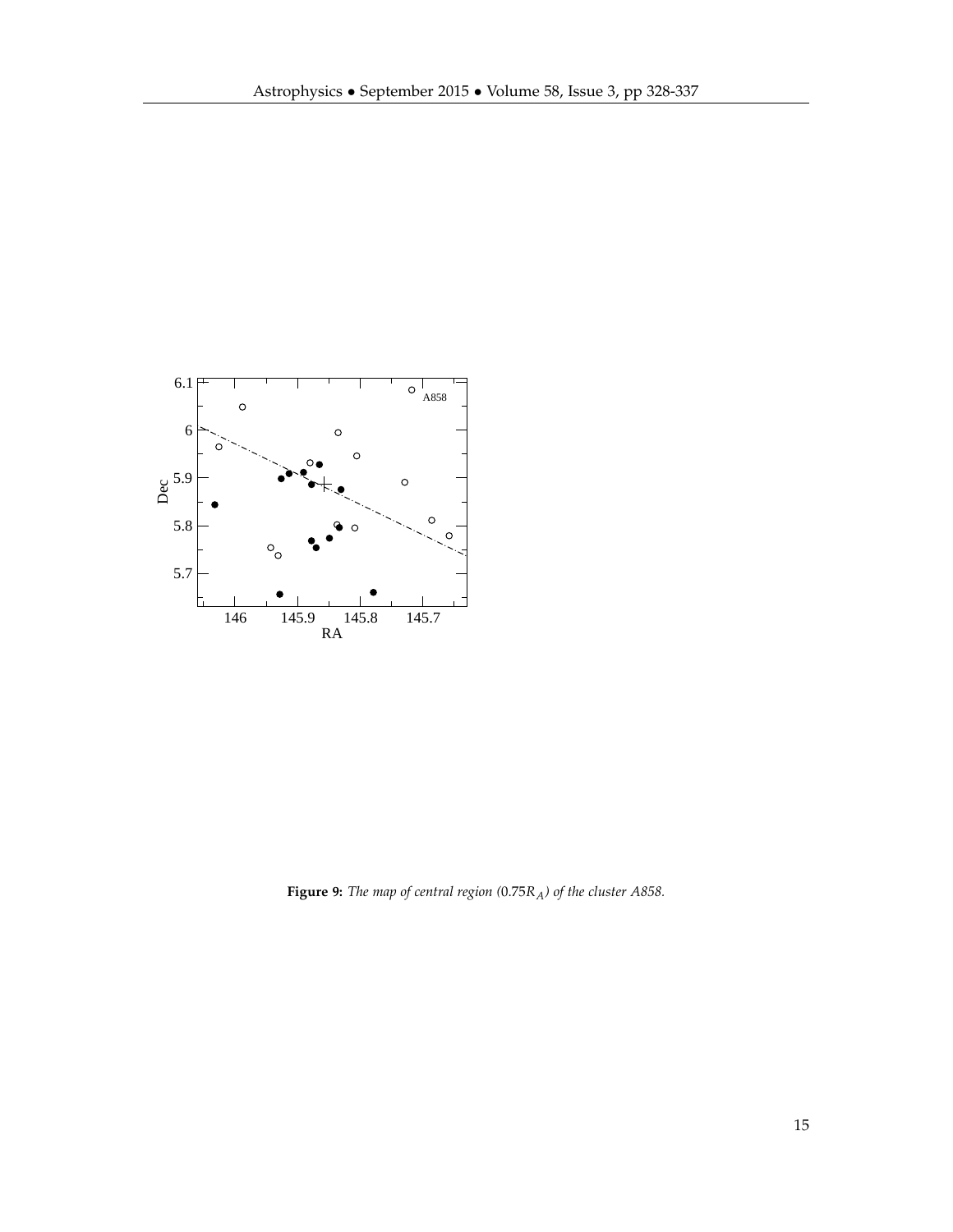

**Figure 10:** *The map of the central region (*0.5*RA) of the rotating cluster A1238.*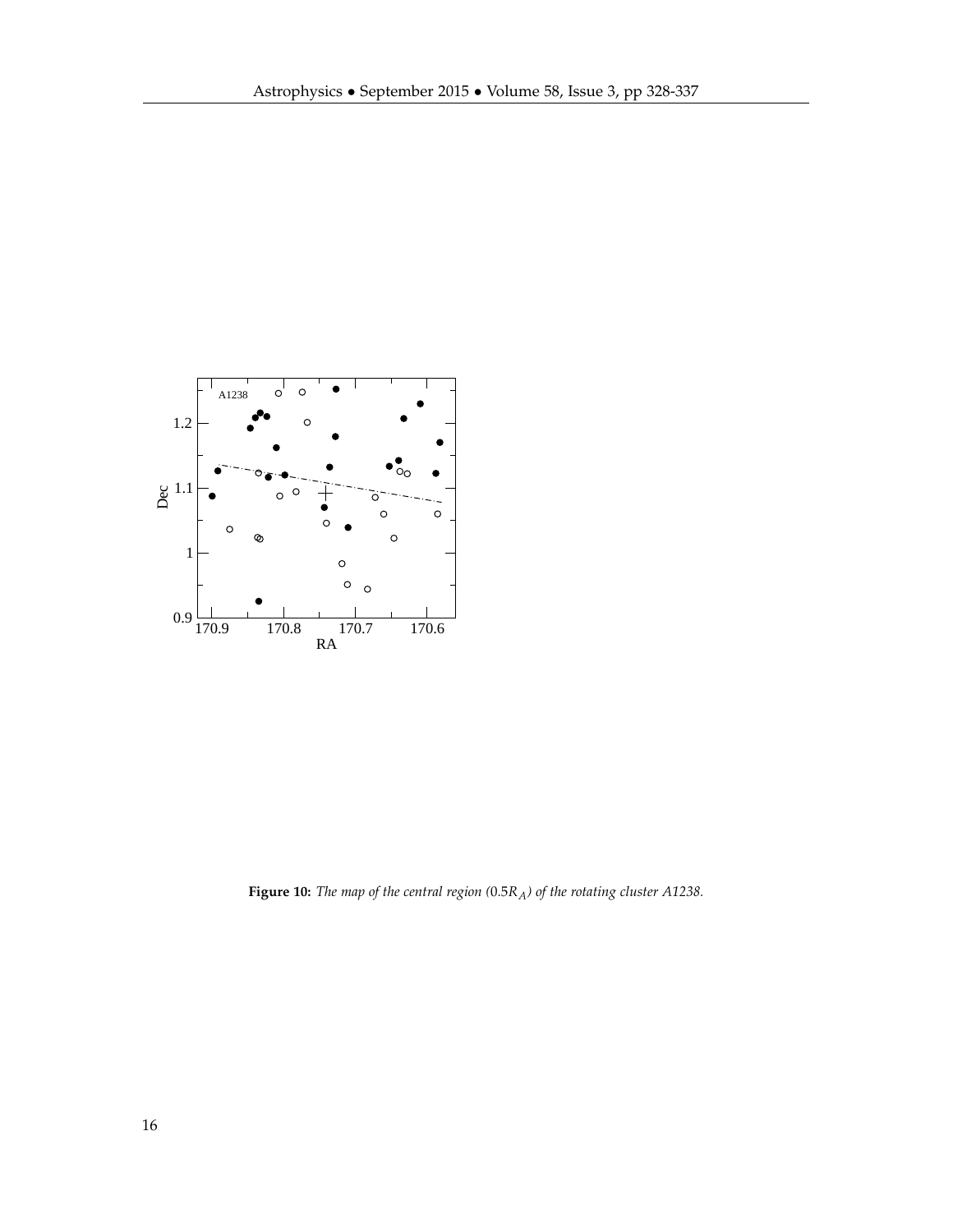

**Figure 11:** *The map of the central region (*0.30*RA) of the rotating cluster A85.*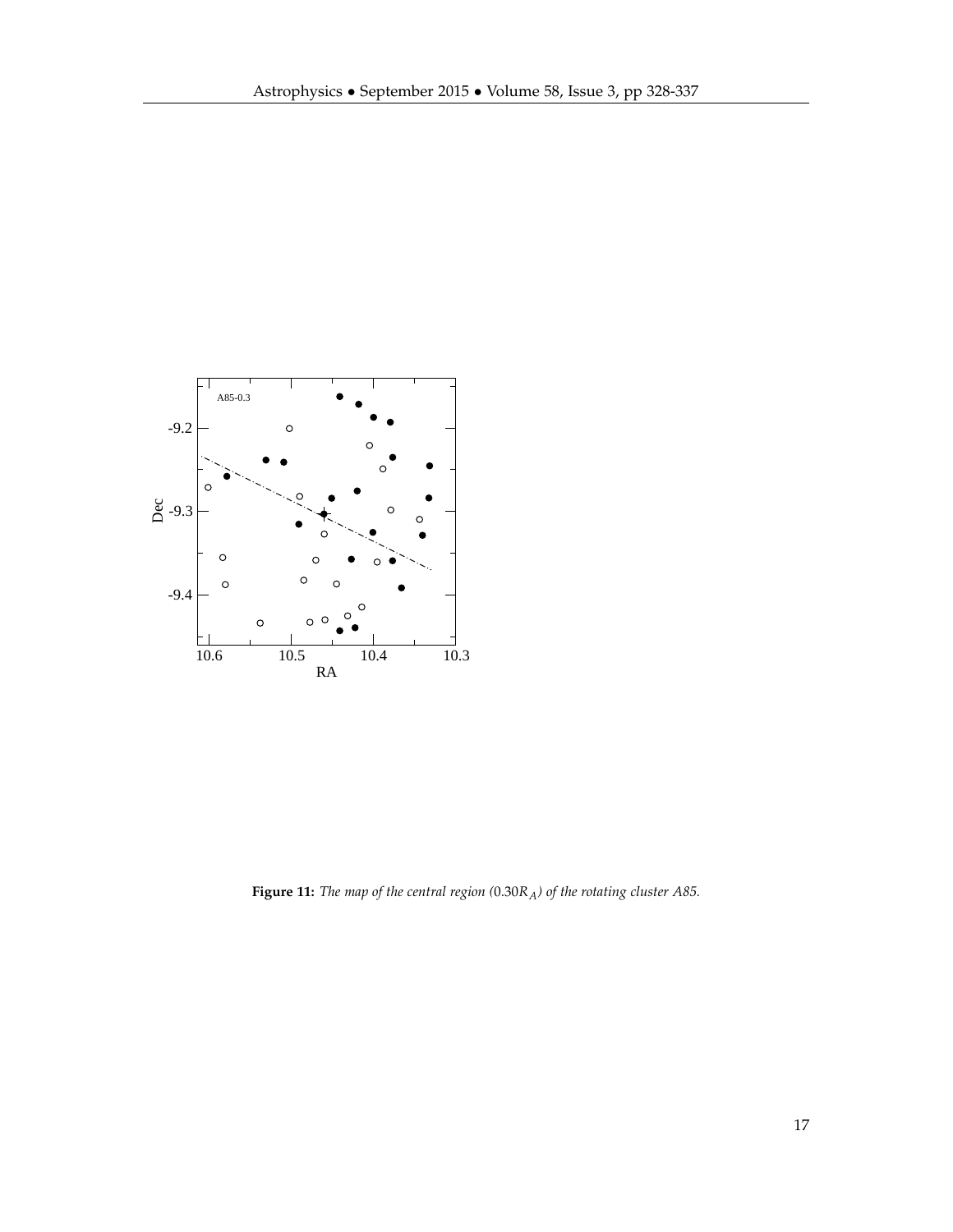

**Figure 12:** *The map of the central region (*0.60*RA) of the rotating cluster A152.*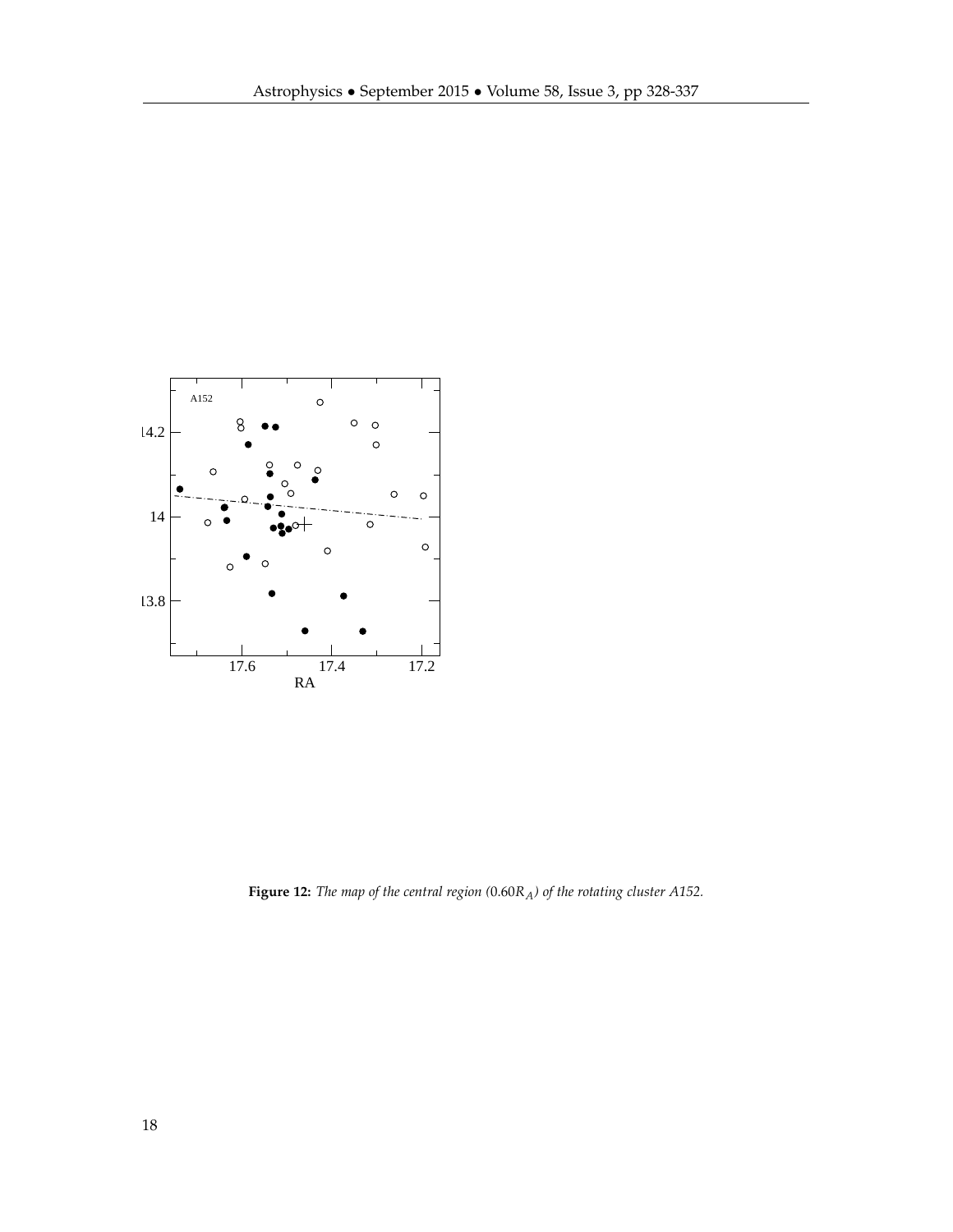

**Figure 13:** *The map of the central region (*0.75*RA) of the rotating cluster A690.*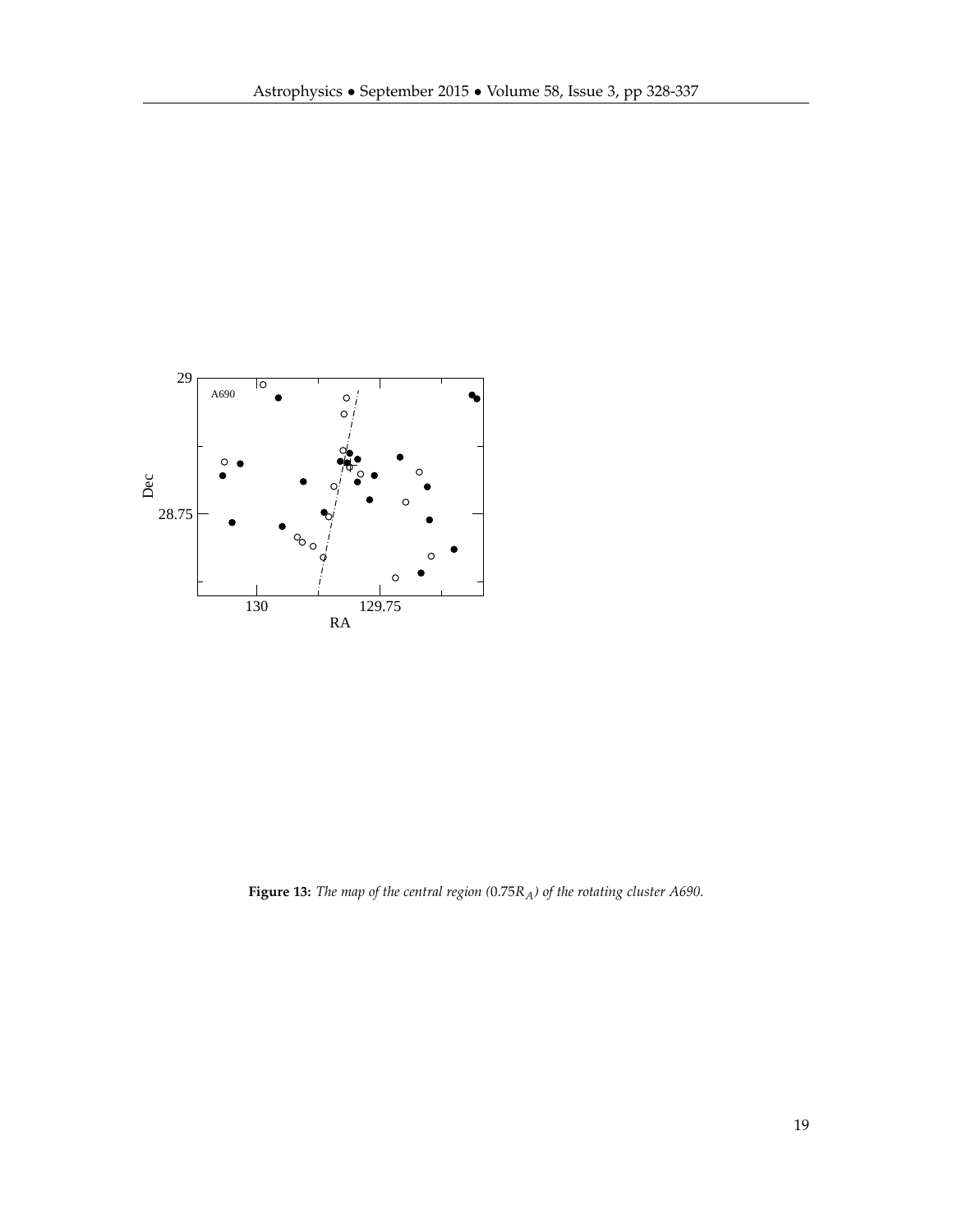

**Figure 14:** *The map of the central region (*0.5*RA) of the rotating cluster A1651.*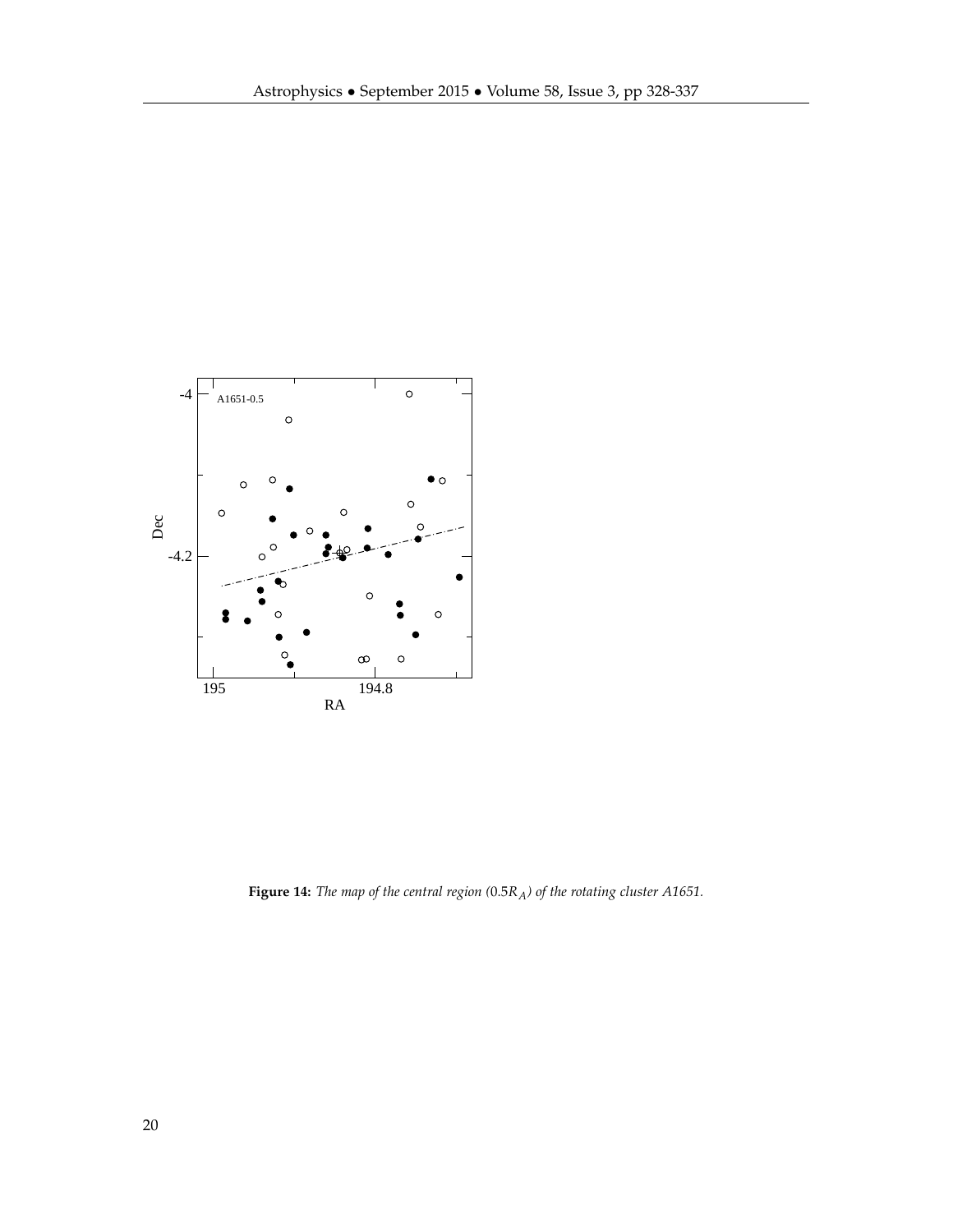

**Figure 15:** *The map of the central region (*0.75*RA) of the rotating cluster A1738.*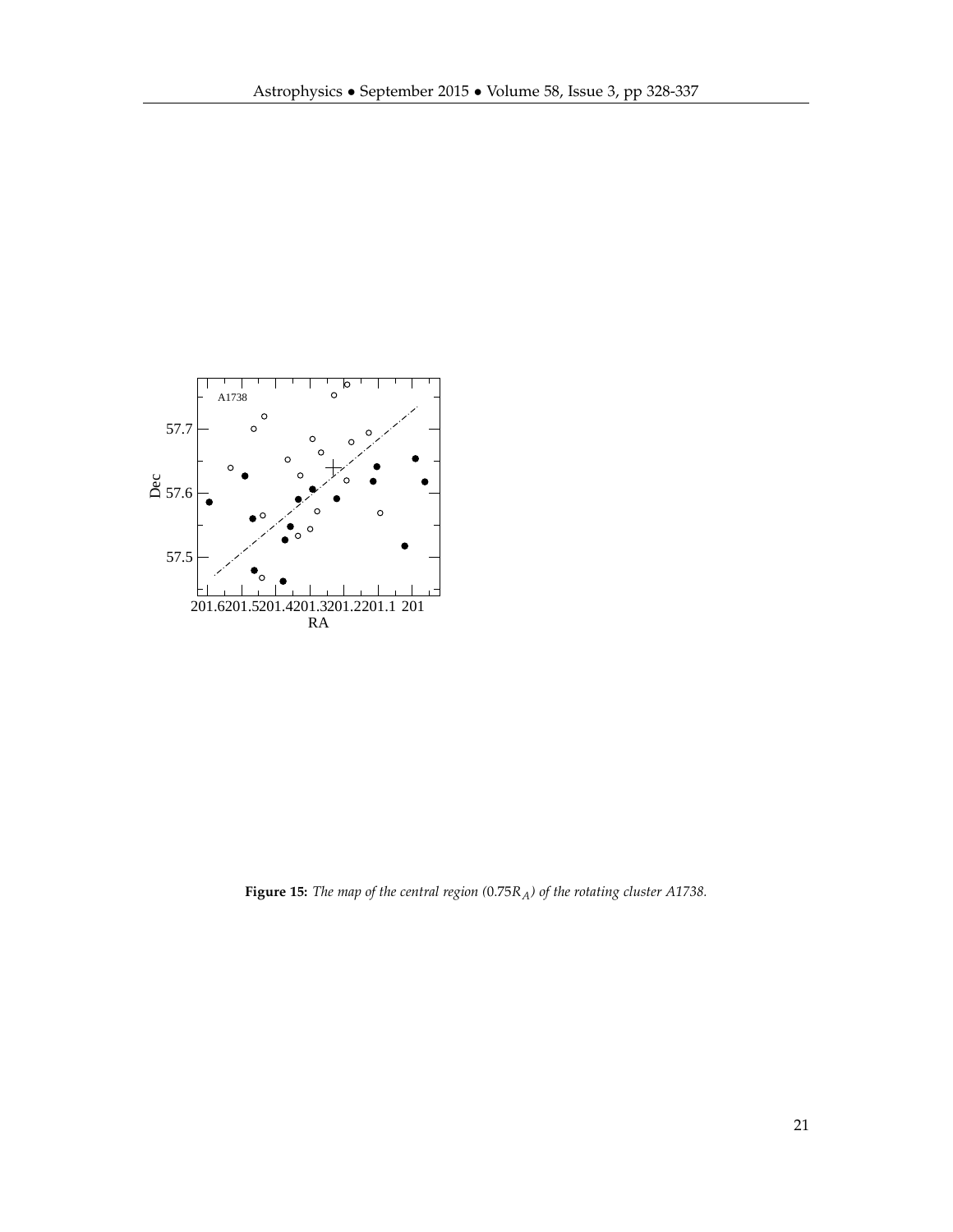

**Figure 16:** *The map of the central region (*0.40*RA) of the rotating cluster A1795.*